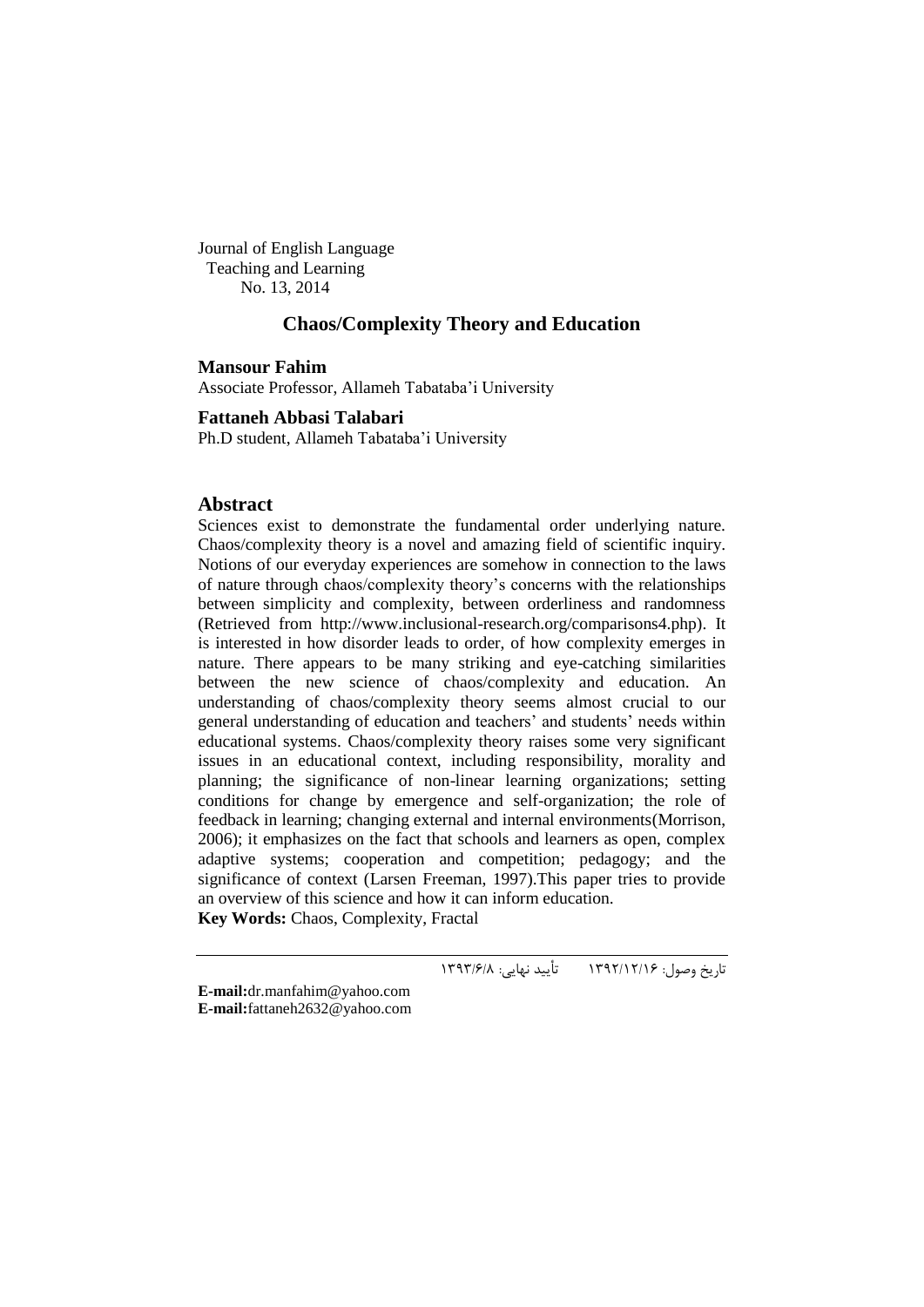### **Introduction**

Chaos/complexity theory was developed to help us understand highly complex systems. It helps us recognize that on the basis of any apparently chaotic behavior of a complex system lie certain patterns that can make one be aware of the impacts of this theory on the behavior of the system. This paper begins with a summary of some of the key features of chaos/complexity theory and then explores the ways this theory informs education.

# **Background**

The universe is a chaotic place, full of uncertainty. It can be extremely difficult to predict exactly what is going to happen in the universe at any given time, be it the present or the far future. The word chaos has a slightly different connotation in a scientific context than it does in its general usage as a state of confusion, lacking any order. The term "chaos" had been used to describe various forms of randomness, to refer to an apparent lack of order in a system that nevertheless obeys particular laws or rules.

But chaos, being approached scientifically, refers to the issue of whether or not it is possible for someone to make accurate and precise long-term predictions of any complex system if the initial conditions are known to an accurate degree (Oestreicher, 2007).

In the late 1970s, it became specifically linked with the phenomenon of sensitive dependence on initial conditions. By the early 1980s, at least indirect signs of chaos in this sense had been observed in all sorts of mechanical, electrical, fluid and other systems, and there emerged a widespread belief among researchers that such chaos must be the source of all important randomness in nature (Wolfram, 2002).

There was also a conviction that if we knew exactly the laws and rules of nature and the state of the universe at the initial moment, we could precisely predict the state of the same universe at a subsequent moment. But this is not what always happens. Even if the natural laws were completely known to us, we could still only know the state to a very little degree. Here small differences in the initial conditions may lead to huge differences in the final phenomena. A small error in the former will result in an enormous error in the latter. Prediction then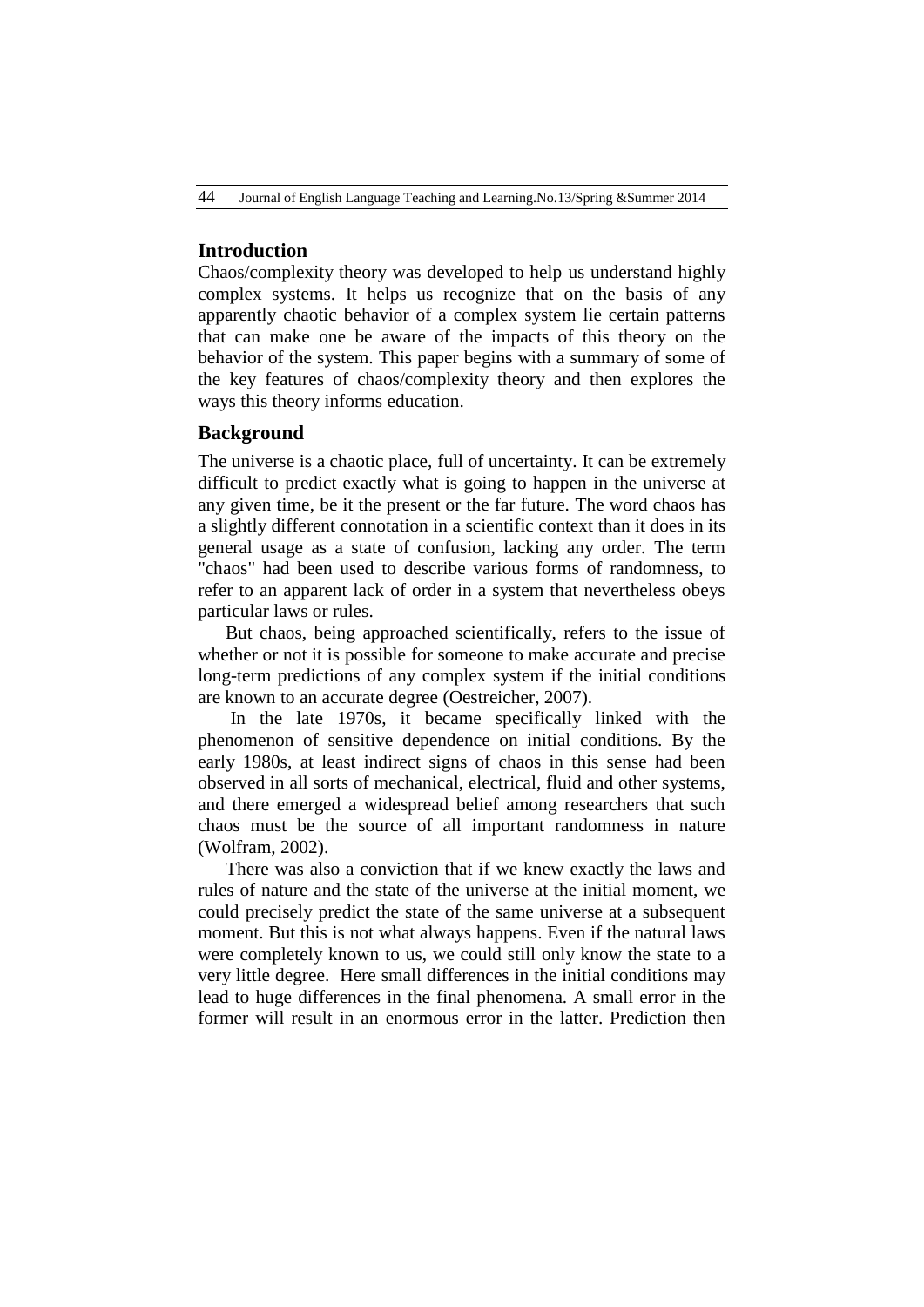becomes improbable, and we have a random phenomenon (Pilloli, 2008).

Edward Lorenz, a meteorologist was the first to talk about a known instance of chaotic behavior; "the first mathematically generated chaos that encountered was produced by using a primitive model of a global weather system." The model would give a rough idea of how real weather behaved. It contained 12 variables. He found out that very small changes in the initial conditions produced widely varying and unpredictable responses (Oestreicher, 2007; Sardar & Abrams, 1999; Kiel & Elliot, 2004). This led to the birth of chaos theory.

Chaos theory is the study of nonlinear systems, in which seemingly random events are actually predictable from simple deterministic equations. The two main aspects of chaos theory are the ideas that systems - no matter how complex they may be - rely upon an underlying order, and that very simple, minor events can cause very complex, major behaviors or events in the results. This latter idea is known as sensitivity to the initial conditions.Small differences in initial states finally combine to produce markedly different end states later on in time. Chaotic systems are extremely sensitive to initial conditions, and even the smallest event can trigger large consequences.

Chaotic systems, though mathematically deterministic, are nearly impossible to predict. Chaos can be sensed better in long-term systems than in short-term systems. Behavior in chaotic systems is also aperiodic, referring to the fact that no variable in a complex system undergoes a regular repetition of values. A chaotic system can actually evolve in a smooth and orderly way. It is one of a set of approaches to study nonlinear phenomena. Specifically, chaos is a particular nonlinear system wherein random events can, in fact, be predictable from simple deterministic equations. Thus, a phenomenon that appears locally unpredictable may indeed show global stability, display clear boundaries and include sensitivity to initial conditions (Retrieved from http://www.psicopolis.com/fisikepsic/caoscompl.htm).

During 1980s, chaos theory came to prominence in the world of research. It deals with systems that apparently obey the normal rules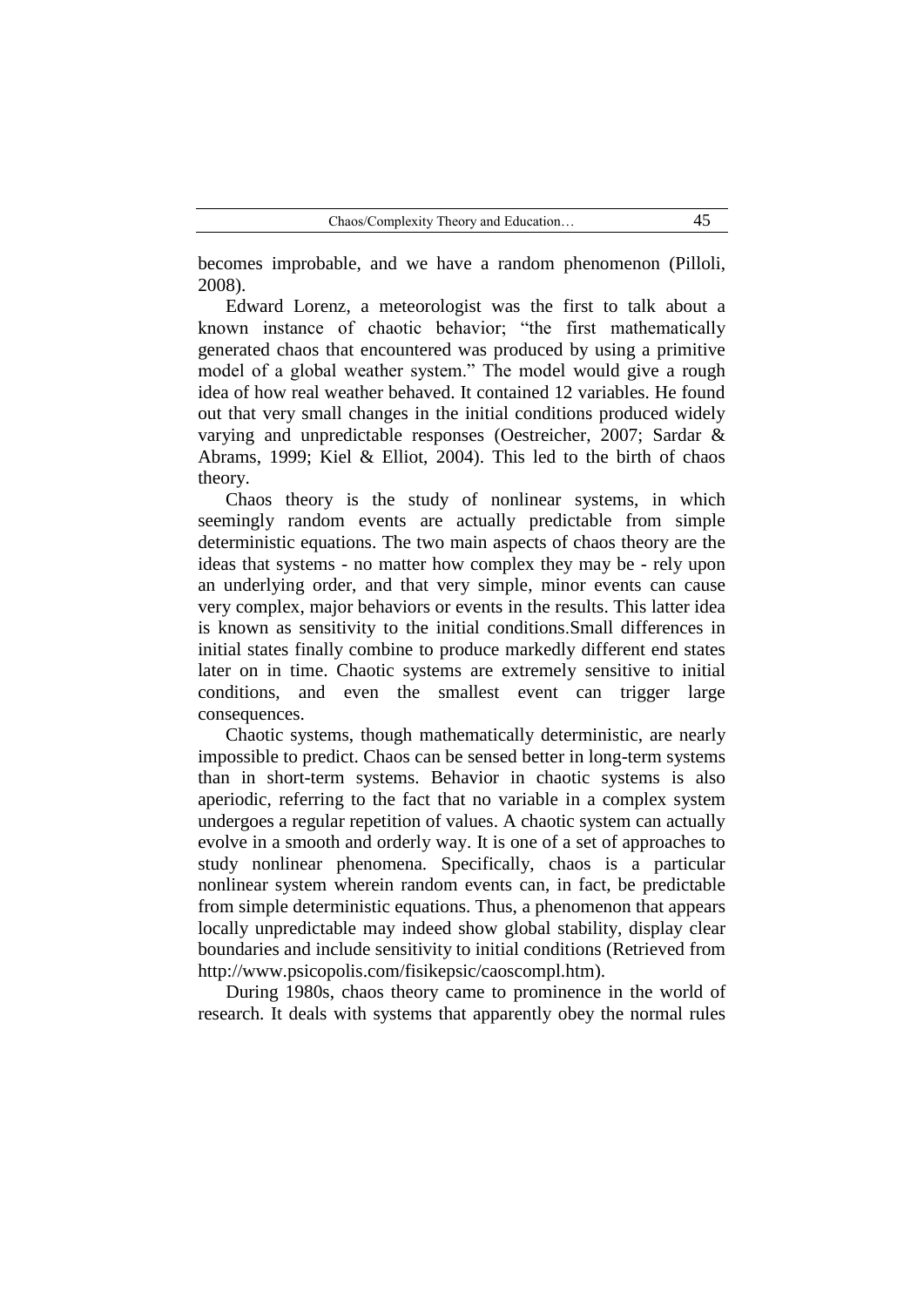and laws of physical systems, but do so in a highly unpredictable fashion. Chaotic systems can be found in many different domains; examples include the turbulent flow of fluids, irregularities of the heartbeat, growth of certain insect populations, the dripping of a water tap and the collisions of atoms in a gas (Retrieved from http://www.inclusional-research.org/comparisons4.php).

The nonlinear dynamic systems studied by chaos theory are complex systems in the sense that too many independent variables are interacting with each other in too many and varied ways. It concerns itself with environments, organizations or systems that are complex in the sense as very large numbers of constituent elements or agents are connected to or interacting with each other in many different ways. The systems are characterized by continual organization and reorganization of and by these constituents. They have the capability to balance order and chaos (Sardar & Abrams, 1999; MacGill, 2007; Mason, 2008; Lorenzen, 2012).

Complexity theory developed from chaos theory and represents the body of research focusing on these systems that have complex characteristics. Complexity theory deals with systems that display complex global behavior as a result of the local interaction of components, or "agents", where the behavior of the components is determined by relatively simple rules and principles. Like chaotic systems however, the outcomes of these local interactions may not be linearly influenced by the initial conditions of the system, and so the prediction of the global action of a complex system cannot necessarily be dependent upon an understanding of the behavior of the lower-level components alone. Complex behavior may be found in many different kinds of system, ranging from traffic flows, to cell differentiation, to population dynamics, and turbulence. Complexity theory is concerned with self-organizing phenomena and the effect of one constituent behavior on another. Complexity science is a relatively young science (Levy, 2000; Wheatley, 1993; Mason, 2008; Retrieved fro[mhttp://www.inclusional-research.org/comparisons4.php\)](http://www.inclusional-research.org/comparisons4.php).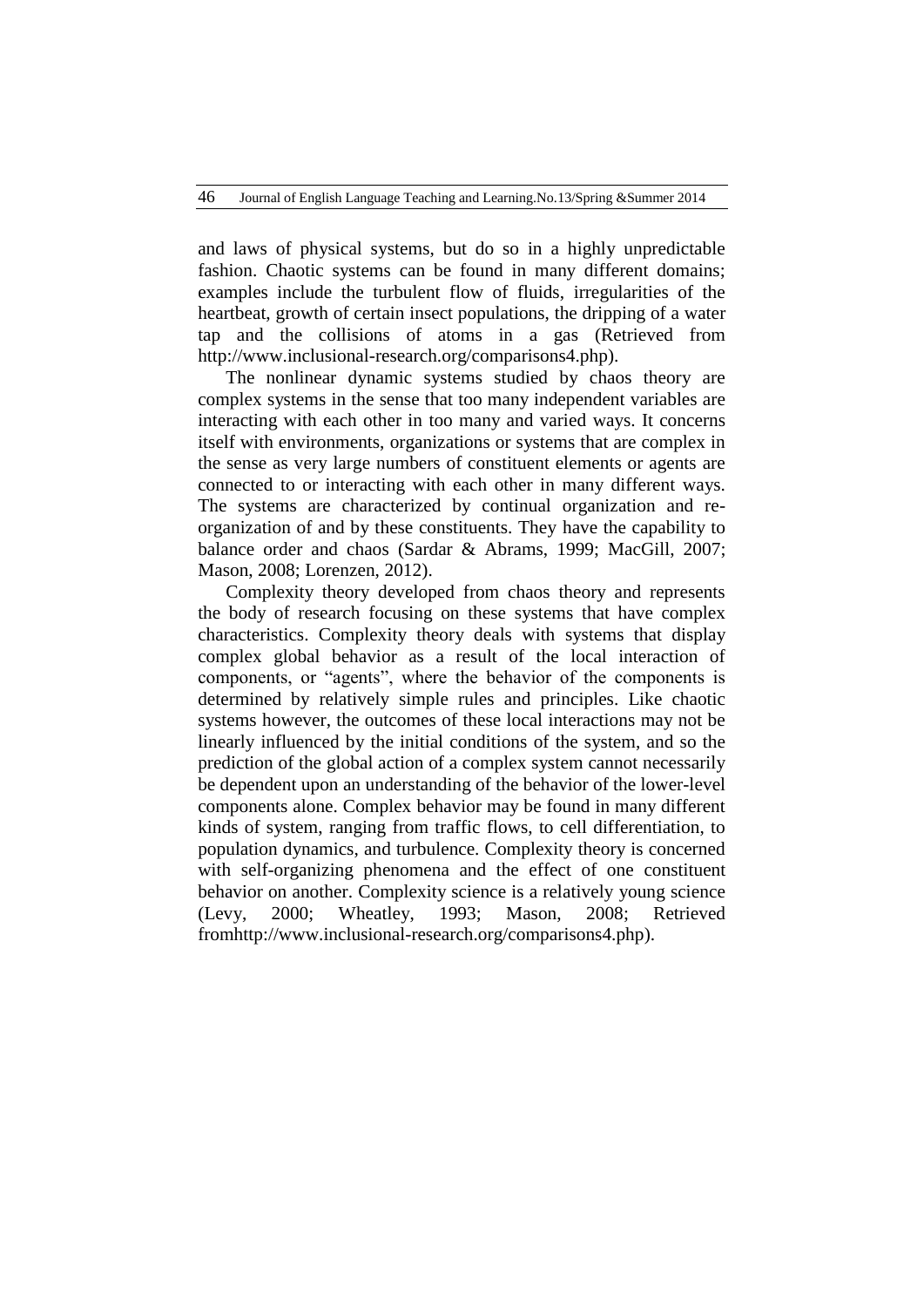*Why Is Chaos/Complexity Theory Important and Interesting?*

- It relates our everyday experiences to the laws of nature by concentrating on relationships between simplicity and complexity and between orderliness and randomness.

- It prevents a deterministic universe which obeys fundamental physical laws, but is capable of disorder, complexity and unpredictability.

- It indicates that predictability is a rare phenomenon due to the rich diversity of our complex world.

- It introduces the possibility of simplifying complicated phenomenon (Sardar & Abrams, 1999).

#### *Where Does Chaos/Complexity Theory Come From?*

3 major recent developments have made chaos/complexity a known word:

- 1. breathtaking computing power that enables researchers to perform hundreds of complex calculations in matters of seconds,
- 2. an ever-increasing scientific interest in irregular phenomenon(random changes in weather, the spread of epidemic, the rise and fall of civilizations, and
- 3. the emergence of a new style of geometrical mathematics(Sardar & Abrams, 1999).

By defining chaos/complexity theory, its importance, and its origin, we can draw some conclusions about the following characteristics of chaos/complexity theory;

#### **Sensitivity to Initial Conditions**

The behavior of systems with various initial conditions, no matter how similar, diverges to a great extent as time passes. Tiny differences in input could rapidly become enormous differences in the output. A slight change in initial conditions can have wide range of implications for future behavior. A very small cause determines a considerable, huge effect that we cannot fail to see, and so we say that this effect is due to chance. If we knew exactly the laws and rules of nature and the state of the universe at the initial moment, we could precisely predict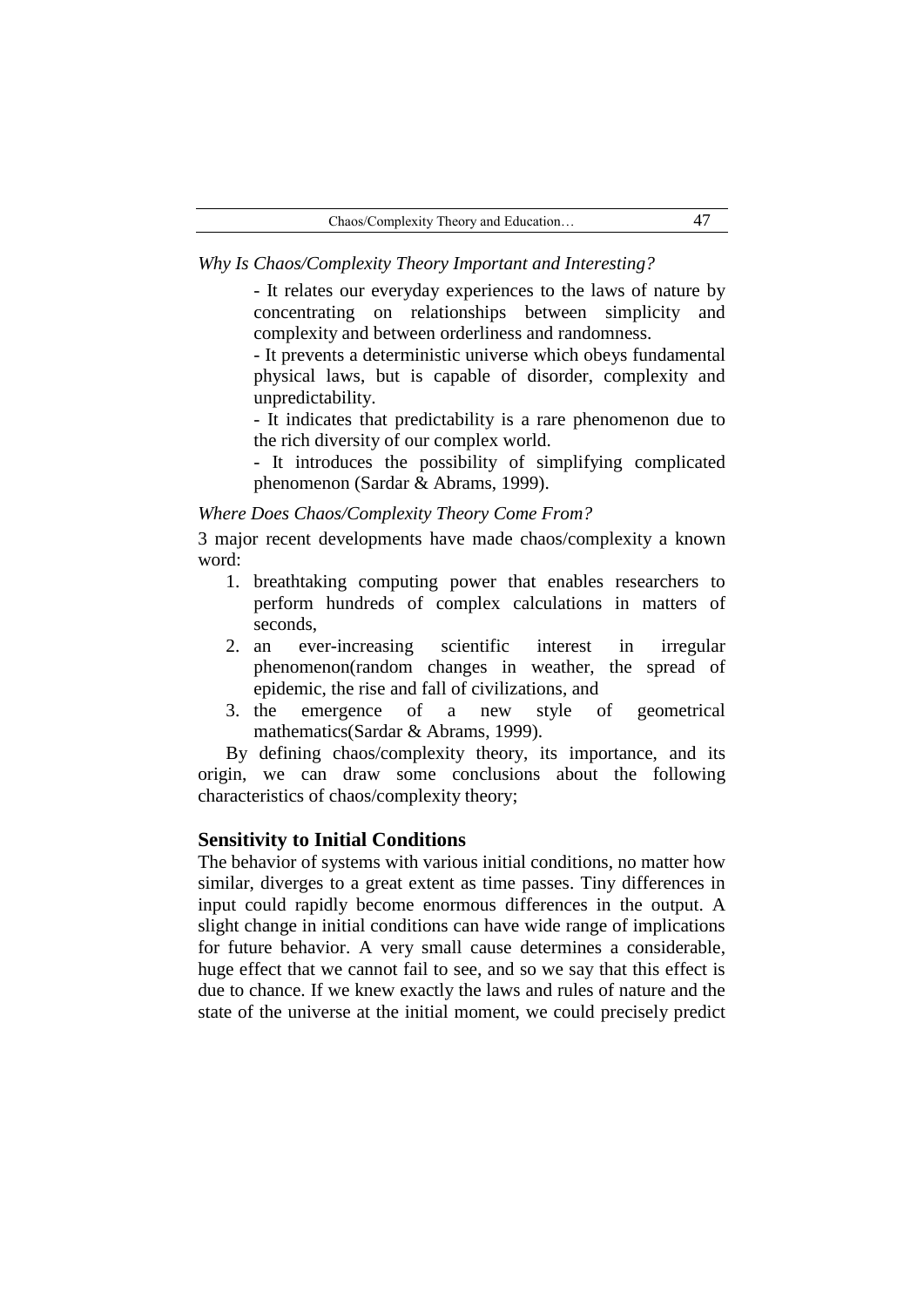the state of the same universe at a subsequent moment (Pilolli, 2008). But this is not always so. Even if the natural laws were completely known to us, we could still only know the state approximately. Here small differences in the initial conditions may lead to very large differences in the final phenomena. A small error in the former will result in an enormous error in the latter. Prediction then becomes improbable, and we have a random phenomenon (Sardar & Abrams, 1999; Larsen Freeman, 1997; Retrieved from [http://www.informationphilosopher.com\)](http://www.informationphilosopher.com/).

# **Nonlinearity**

In a linear system, the sum of causes generates a corresponding sum of effects and that is enough to add the behavior of each component to make predictions and judgments about the behavior of the whole system. In such cases, small modifications lead to small effects, while great modifications and changes lead to large effects. In a linear system, a cause of specific strength results in an effect of equal strength. On the other hand, a nonlinear system is one in which the effect is disproportionate to the cause. Nonlinearity means that the output of the system is not proportional to the input of the system, and the system doesn"t conform to the principle of additivity, i.e., it may consist of synergistic reactions in which the whole is not equal to the sum of its parts. Nonlinear systems involve powers other than one and are much harder to analyze and we need computer to fully understand them (Sardar & Abrams, 1999; Larsen Freeman, 1997; Mac Gill, 2007).

# **Periodicity**

A period is a time interval characterized by the occurrence of a certain phenomenon or event. A variable is periodic when it repeats its past behavior after the passage of a fixed amount of time interval. On the other hand, aperiodic behavior happens when no variable influencing the state of the system undergoes a completely regular repetition of values. Unstable aperiodic behavior is highly complicated. It never repeats itself and continues to show the effects of any small change and modifications to the system. This makes exact predictions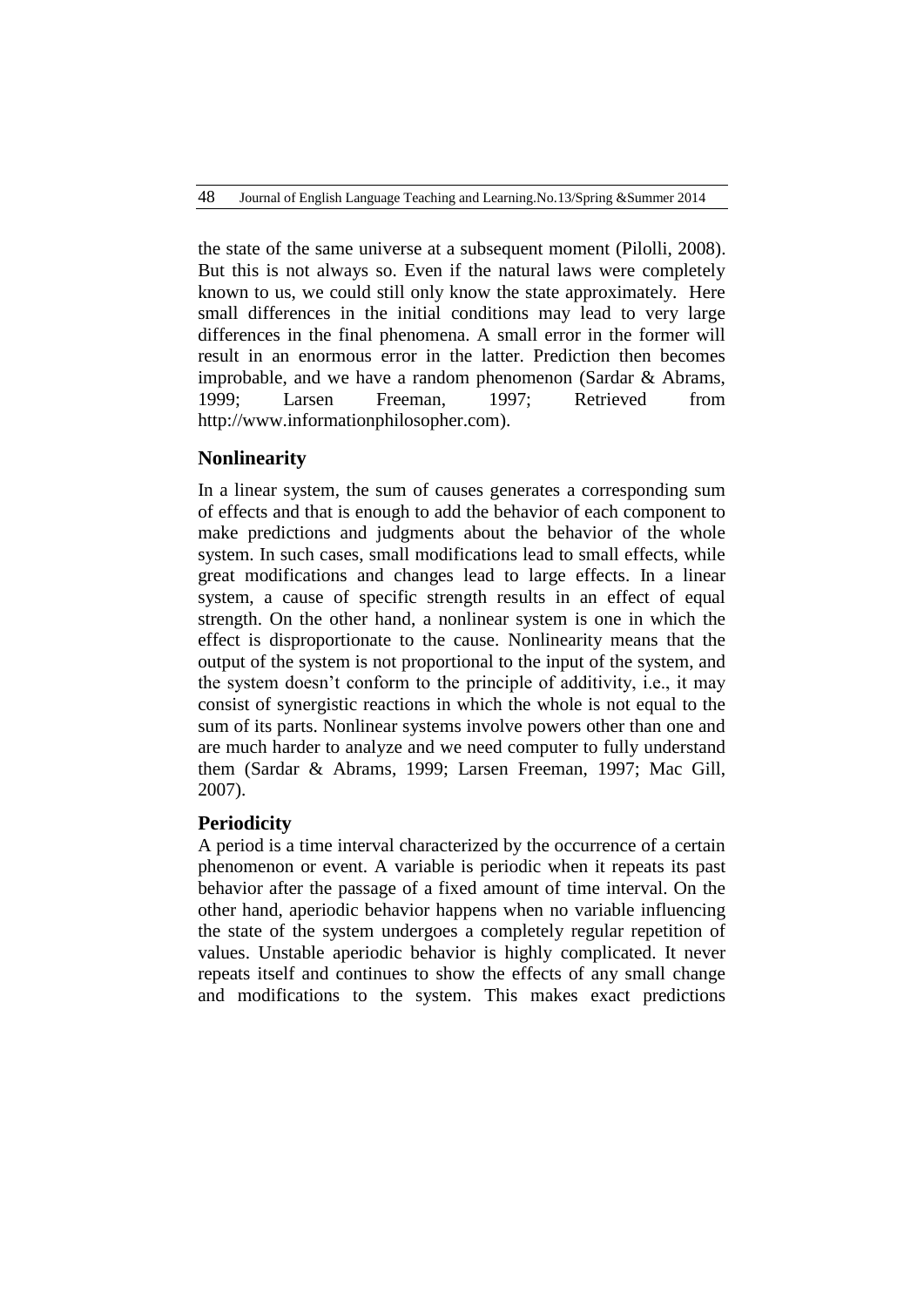impossible and generates a series of measurements which are random (Sardar& Abrams, 1999; Larsen Freeman, 1997).

### **Dynamicity**

Chaos is a dynamic phenomenon. It occurs when something changes. There are two types of changes:

- 1. Regular ones (studied by physics and dynamics)
- 2. Chaotic ones

The study of chaos is considered to be a science of process rather state, of becoming rather than being. Chaotic behaviors change over time, and there exists a large variety of patterns by which this change can occur (Sardar & Abrams, 1999; Larsen Freeman, 1997).

### **Complexity**

Chaotic behavior is termed complex for 2 reasons:

1. Complex systems often, but not always, are consisted of a large number of components of agents.

2. The behavior of complex systems is more than a product of the behavior of its individual constituents. In complex systems, each component or agent finds itself in an environment which is greatly influenced by its interactions with the other agents in system. Each agent is constantly acting and reacting to what the other agents are doing (Larsen Freeman, 1997). The behavior of complex systems emerges from the interactions of its agents with each other; it is not built into any one component.

Complexity can happen in both natural and artificial, man-made systems, as well as in social structures and human beings. Complex dynamical systems may be very great or very small, and in some complex systems, large and small components live together, cooperatively. A complex system is neither completely deterministic nor completely random and it generates both features. The causes and the effects of a phenomenon, which a complex system experiences, are not proportional to each other. The different parts of complex systems are tied to each other and affect one another in a synergistic manner. The level of complexity depends on the character of the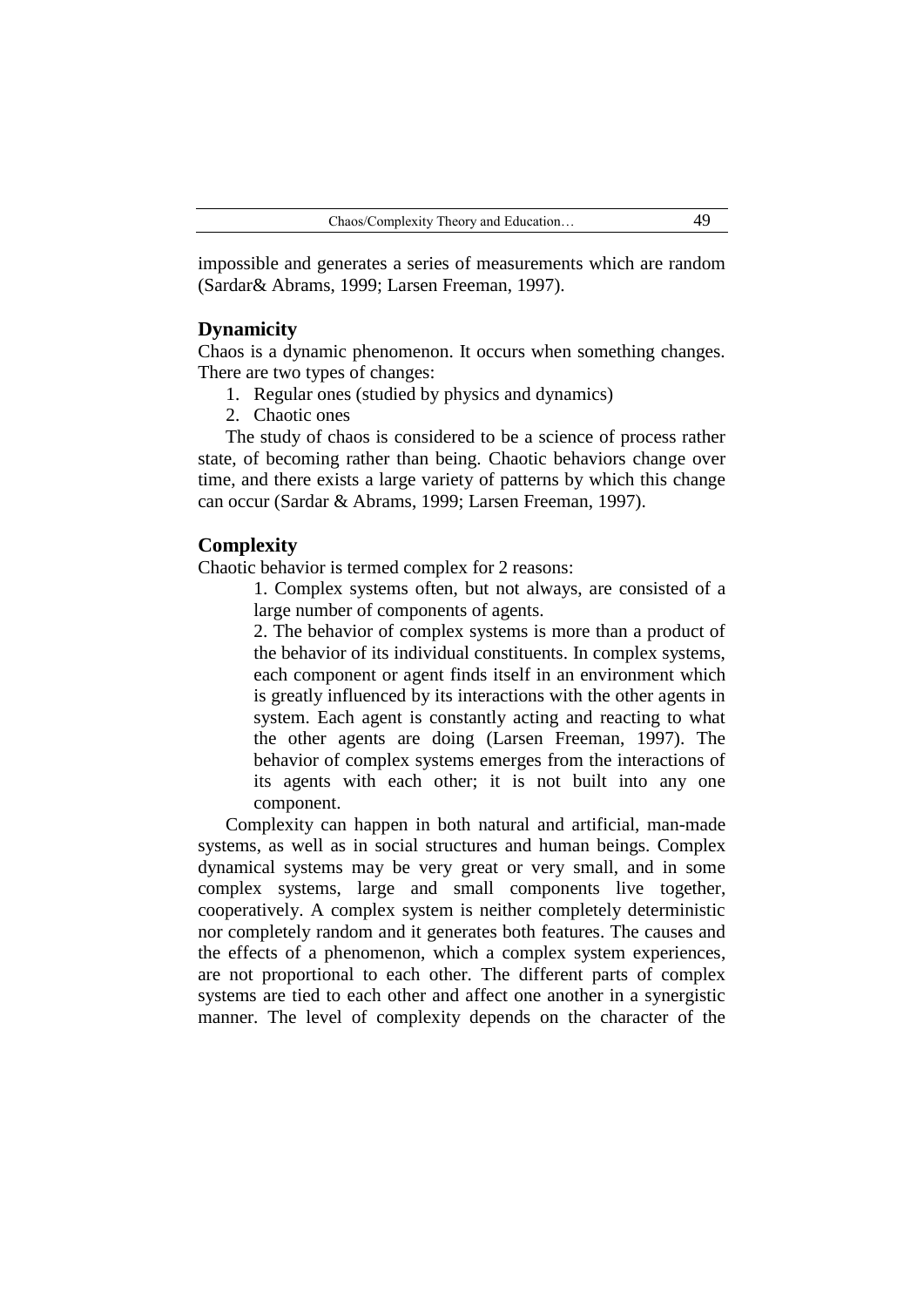system, its environment, and the nature of the interactions between the system"s components. The issue is that in the social world and in much of reality, causation is complex. Outcomes are determined not by single causes but by multiple causes and these causes usually interact with each other in a non-additive fashion. In other words, the combined effect is not the sum of the separate effects of each component. It can be greater or less, as factors can reinforce or cancel out each other in nonlinear ways (Sardar & Abrams, 1999; Larsen Freeman, 1997; Levy, 2000; Mason, 2008).

# **Unpredictability**

While chaos may seem unpredictable, it is the onset of the randomness of complex nonlinear systems which is in fact unpredictable. That the randomness will occur is predictable, what is not is exactly when it will happen. So it seems that complex nonlinear systems behave in a regular, orderly manner until a critical point is reached, and then they go chaotic (Larsen Freeman, 1997). A major reason for the unpredictable behavior of complex systems is their sensitivity to the initial conditions. Because we can never know all the initial conditions of a complex system in sufficient details, we can"t predict the ultimate outcomes of a complex system. Even very small errors in measuring the state of a system will be augmented dramatically, making any prediction useless (Sardar & Abrams, 1999; Retrieved from [http://www.Whati](http://www.what/)s Chaos Theory FractalFoundation.org.html).

# **Determinism**

Determinism refers to the belief that every action is the outcome of preceding actions. While aperiodic and unpredictable, a chaotic system is deterministic. Due to the instability, aperiodicity, and the sensitivity to initial conditions, the behavior of chaotic systems is not predictable even though it is deterministic. (Sardar & Abrams, 1999; Larsen Freeman, 1997).

### **Self-organization, open, adaptive**

Spontaneous huge restructurings occur in systems that face the forces of entropy and create new regimes of order and structure. Open systems, those which increase in order and complexity, are open to new matter and energy infusion as they evolve. The capacity to self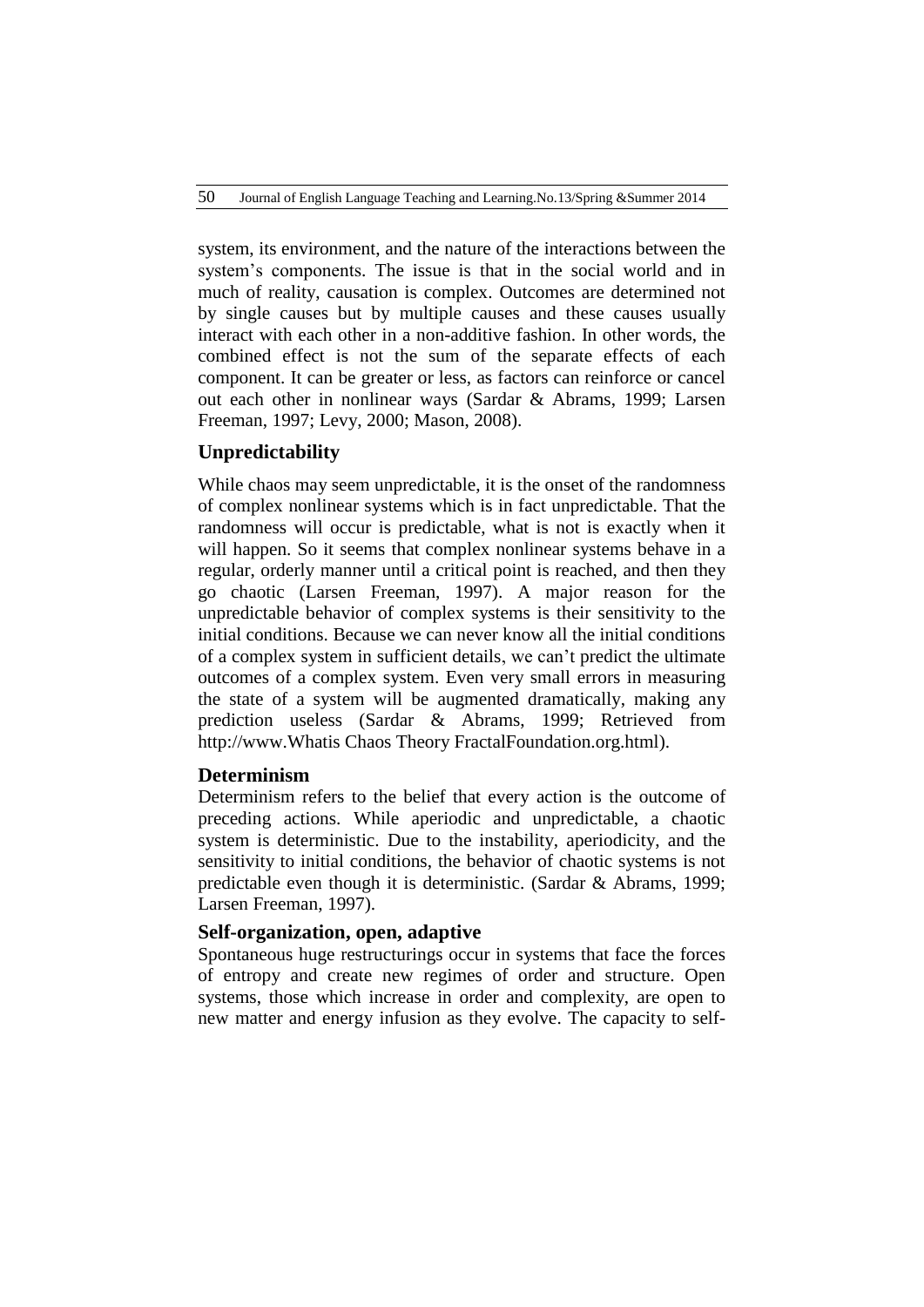organize shows that complex systems are adaptive to the changes and modifications. They don't simply react passively to events; they actively make an attempt to turn whatever happens to their advantage (Larsen Freeman, 1997). Self-organization is sometimes known as "order for free" because systems acquire patterns of behavior without any input from the outside sources (Retrieved from http://www.psicopolis.com/fisikepsic/caoscompl.htm).

### **Emergence**

Emergence is the way [complex systems](http://en.wikipedia.org/wiki/Complex_system) and patterns arise out of a [multiplicity](http://en.wiktionary.org/wiki/multiplicity) of relatively simple interactions between the agents. Some complex systems display these "emergence" features. These systems, which are basically chaotic, or complex, have the capacity to generate patterns that are seemingly non-chaotic or predictable in behavior. For instance, the weather is a chaotic system with emergent properties. Although it is too tough to identify the precise initial conditions that trigger individual weather patterns or to predict the details of an outcome, the global weather system produces some emergent patterns. These emerged patterns such as cloud formation can be used to predict the overall behavior of the system (Larsen Freeman, 1997; Retrieved from http://www.inclusional-research.org/comparisons4.php).

### **Feedback sensitivity**

Feedback refers to a specific feature of any system in which the output or the result affects the input of the system, thus altering its operation. A feedback does not greatly influence a linear system, while it can generate major changes in a nonlinear system. Scientists usually tend to overlook the effects of feedback to create much simpler models that are easier to study and work with. Systems often become chaotic when the feedback is present. A good example is the behavior of the stock market. As the value of a stock rises or falls, people tend to buy or sell that stock. This in turn further affects the price of the stock, making it rise or fall chaotically (Sardar & Abrams, 1999; Valle, 2000).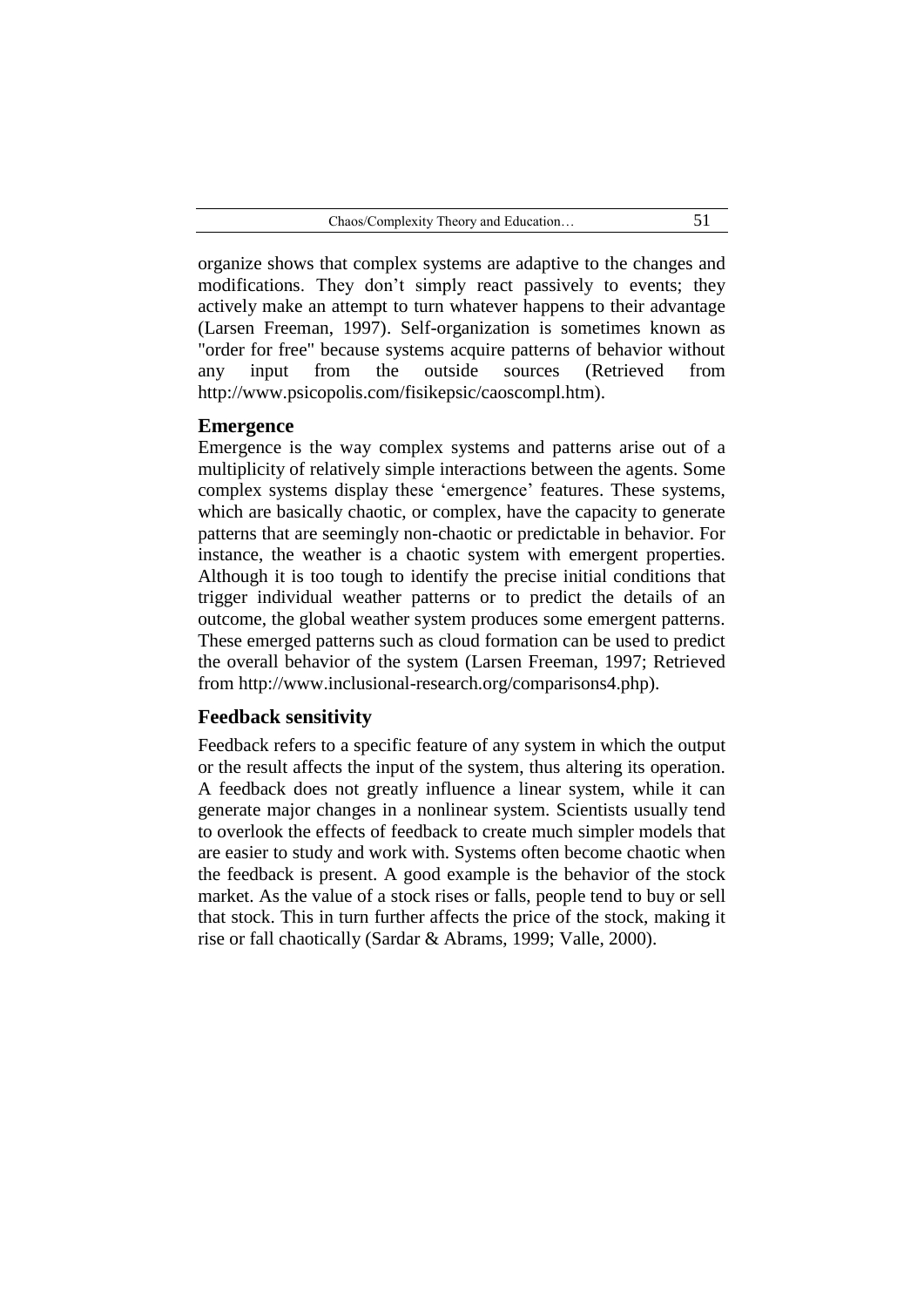# **[Fractals](http://fractalfoundation.wolfesongs.com/?page_id=149)**

A fractal is a never-ending pattern. Fractals are infinitely complicated patterns that are self-similar across different scales. They are created by repeating a simple process over and over in an ongoing process. Being influenced by the process of recursion, fractals are images of dynamic systems – the pictures of Chaos (Retrieved from [http://www.What](http://www.what/) is Chaos Theory FractalFoundation.org.html). Fractal patterns are extremely familiar, since nature is full of fractals. Trees, rivers, coastlines, mountains, clouds, seashells, hurricanes, etc. are a few examples (Mac Gill, 2007; Mendelson & Blumenthal, 2000).

### *Chaos/Complexity Theory Concepts*

There are several key terms and concepts used in chaos/complexity theory:

Butterfly effect (also called sensitivity to initial conditions): The idea that even the slightest change in the starting point can cause greatly various results or outcomes.

Attractor: Equilibrium within the system. It represents a state to which a system finally settles or a state which attracts a system.

Strange attractor: A dynamic kind of equilibrium which represents some kind of route upon which a system runs from situation to situation without ever settling down (Retrieved from [http://sociology.about.com/od/Sociological-Theory/a/Chaos-](http://sociology.about.com/od/Sociological-Theory/a/Chaos-Theory.htm)

[Theory.htm\)](http://sociology.about.com/od/Sociological-Theory/a/Chaos-Theory.htm). Dynamic systems are attracted to paths that can be traced in time and space. Larsen-Freeman (1997) notes that a complex nonlinear system has a strange attractor because although its cycle repeats itself, no cycle follows the same path or overlaps with any other cycle. What is common to all strange attractors is that they have fractal shapes which look like a geometric figure that is self-similar at different levels of scale (Sardar & Abrams, 1999; Larsen Freeman, 1997, Hadidi Tamjid, 2008).

### *Applications of Chaos/Complexity Theory in Education*

The universe is a chaotic place. It is full of uncertainty and it can be extremely difficult to predict exactly what is going to happen at any given time be it the present or the far future. Chaos theory, which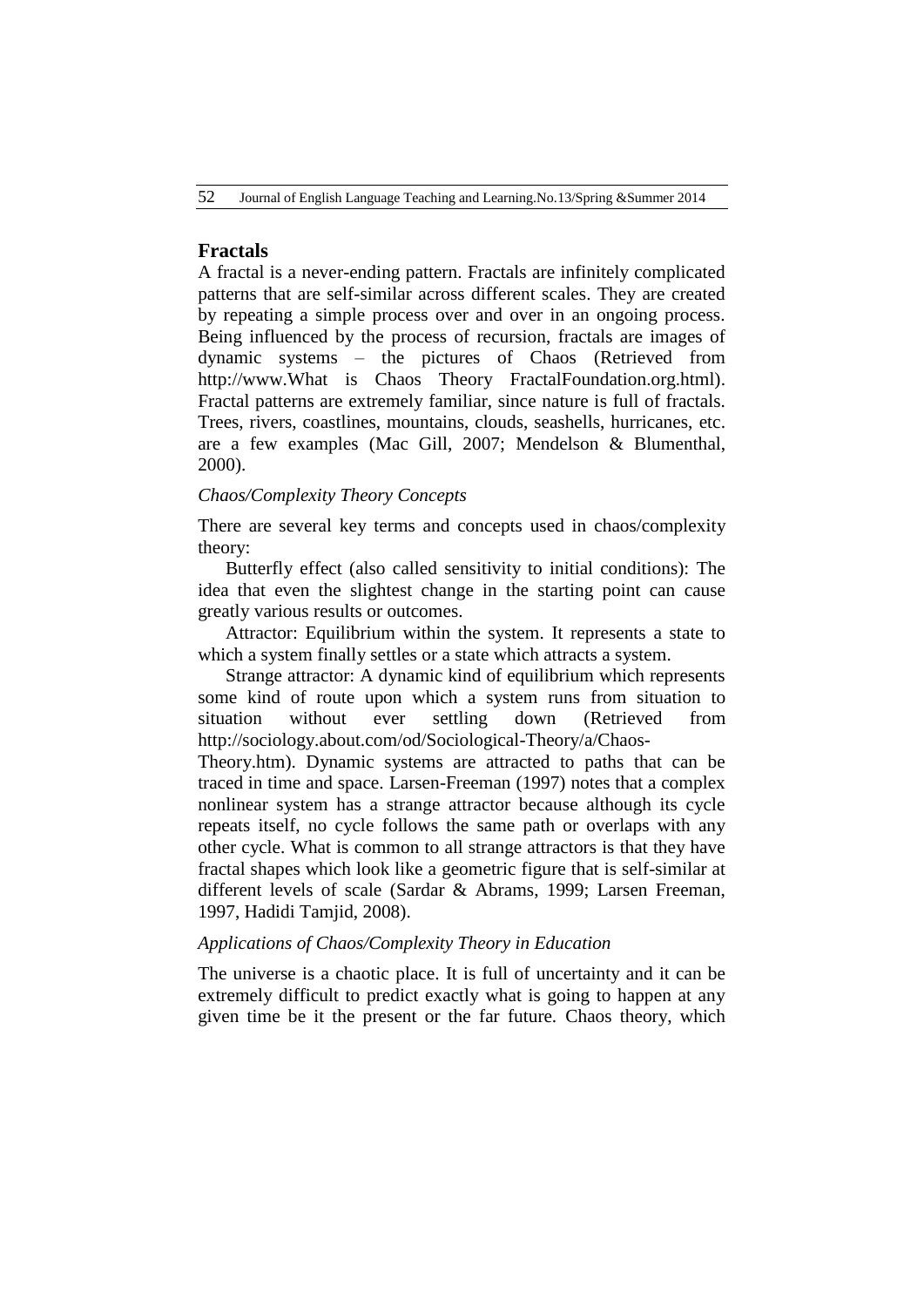emerged in the 1970s, has influenced several aspects of real-life in its short life thus far and continues to impact all sciences in diverse ways. For instance, chaos theory is applied in many scientific disciplines, including [geology,](http://en.wikipedia.org/wiki/Geology) [mathematics,](http://en.wikipedia.org/wiki/Mathematics) [microbiology,](http://en.wikipedia.org/wiki/Microbiology) [biology,](http://en.wikipedia.org/wiki/Biology) [computer](http://en.wikipedia.org/wiki/Computer_science)  [science,](http://en.wikipedia.org/wiki/Computer_science) [economics,](http://en.wikipedia.org/wiki/Economics) [engineering,](http://en.wikipedia.org/wiki/Engineering) [finance,](http://en.wikipedia.org/wiki/Finance) [algorithmic trading,](http://en.wikipedia.org/wiki/Algorithmic_trading) [meteorology,](http://en.wikipedia.org/wiki/Meteorology) [philosophy,](http://en.wikipedia.org/wiki/Philosophy) [physics,](http://en.wikipedia.org/wiki/Physics) [politics,](http://en.wikipedia.org/wiki/Politics) [population dynamics,](http://en.wikipedia.org/wiki/Population_dynamics) [psychology,](http://en.wikipedia.org/wiki/Psychology) and [robotics,](http://en.wikipedia.org/wiki/BEAM_robotics) and specifically education.

Education is an uncertain, seemingly vague endeavor. Not only is it difficult to exactly predict what will happen in the class each day, it is nearly impossible to make sure what the best course of education for any given person or class may be. The reasons for this are simple. Education is connected to the rest universe and as such is fully subject to the chaos that naturally exists in reality.

Education is forced to deal with chaos/complexity theory. The initial, and all subsequent conditions, are not to a hundred percent known to any given student or class. This chaos can be seen in two ways. First, every class session is uncertain until it occurs. Despite the best developed lesson plans and class management techniques, the class will be subject to an infinite number of possible occurrences and complexities. Second, it is difficult to see the connection between teaching and learning. How can a teacher know what is taught is best for the student's learning in the short and long terms. However, all students are subject to a variety of chaos in their lives at school and in the world. Educators will always deal with uncertainty in both how and what they should teach. Teachers need to prepare themselves for the chaos and accept uncertainty as a natural condition. Teachers cannot control the entire universe. But they can affect the small slice of the universe they reside in despite all the chaos evident in it (Lorenzen, 2012; Claypole, 2011).

Educational systems, institutions and practices display many features of complex adaptive systems, being dynamical and emergent, sometimes unpredictable, non-linear organizations operating in unpredictable and changing external environments (Morrison, 2006). Chaos/complexity theory suggests a movement towards bottom-up development and change, local and institutional decision-making on education, an emphasis on student-centeredness and experiential,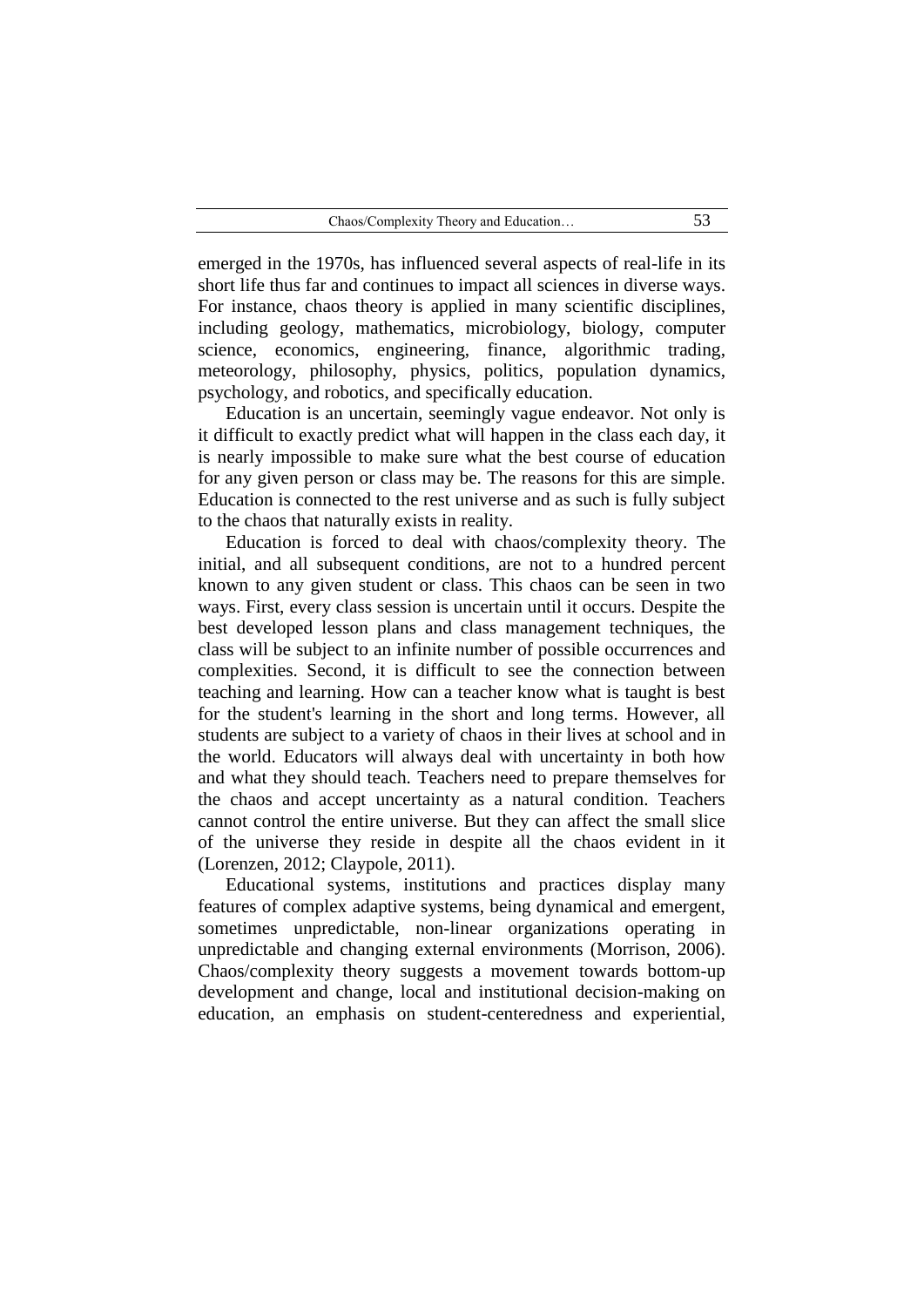exploratory learning, a rejection of tight prescription and linear teaching and learning and a move towards non-linear learning (Morrison, 2008). Complexity theory emphasizes the process rather than the content of learning. Emergence and self-organization can enhance learning development; tightly prescribed, programmed and controlled curricula and formats for teaching and learning, and standardized rates of progression are greatly rejected by complexity theory (Morrison, 2006).

## **Conclusion**

Everywhere around us, within us, and within this universe we experience complexity and diversity. Everywhere around us and within us we experience change, death, and renewal; order and chaos; growth and decay. Everywhere around us and within us we see pattern upon pattern, ever-deepening levels of complexity and variety. The good news about chaos is that it is natural. It is a key constituent of the universe. Chaos may cause uncertainty but it also creates the opportunities that create hope and change. Chaos/complexity theory demonstrates some elements of a "good" theory. Chaos/complexity theory suggests that it will never be possible to control some kinds of system, as their behavior is so complex and unpredictable that it will never be possible to be certain how they will respond (Retrieved from http://www.inclusional-research.org/comparisons4.php). As far as uncertainty and chaos are awaited with acceptance and calmness, confidence is a good approach to chaos within the universe (Wheatley, 1993). An understanding of chaos/complexity theory is crucial to our understanding of educational systems to better meet the rapidly changing needs of our students and teachers. Chaos/complexity theory raises some very significant issues in an educational context, including the consequences of unpredictability for knowing, responsibility, morality and planning; the significance of non-linear learning organizations; setting conditions for change by emergence and selforganization; the role of feedback in learning; changing external and internal environments; it emphasizes on the fact that schools and learners as open, complex adaptive systems; cooperation and competition; pedagogy; and the significance of context (Morrison, 2006).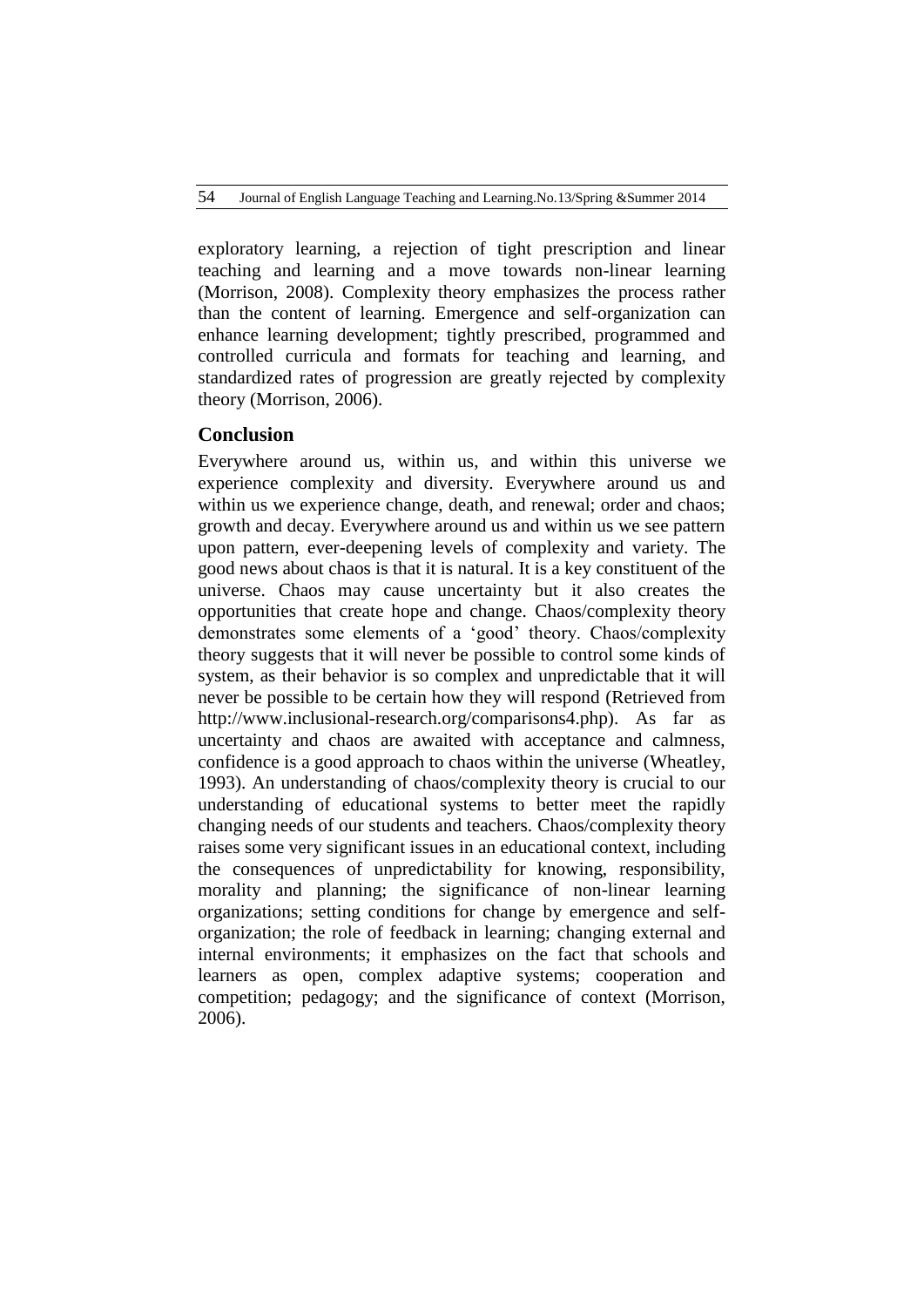### **References**

- Claypole, M. (2011). Bring chaos theory to English language teaching. *Guardian Weekly,* July.
- Hadidi Tamjid, N. (2008). Chaos/ complexity theory in second language acquisition.*Novitas-Royal, 1*(1), 10-17.
- Kiel, D. L. & Elliott, E. (Eds.) (2004).*Chaos Theory in the Social Sciences: Foundations and Applications.* US: The University of Michigan Press.
- Larsen-Freeman, D. (1997). Chaos/complexityscience and second language acquisition.*Applied Linguistics*, *18*, 141–165.
- Levy, David L. (2000) *"Applications and Limitations of Complexity Theory in Organization Theory and Strategy"*, in Jack Rabin, Gerald J. Miller, and W. Bartley Hildreth (editors), Handbook of Strategic Management, Second Edition (New York: Marcel Dekker)
- Lorenzen, M. (2012).Chaos Theory and Education. Retrieved from [http://www.information-l](http://www.information-/)iteracy.net/2008/04/chaos-theory-andeducation.html
- Mac Gill,V. (2007). *Chaos and Complexity Tutorial*. Retrieved from http//complexity.orconhosting.net.nz/intro.htmlMason, M. (Ed.) (2008). Complexity Theory and Philosophy of Education. UK: John Wiley & Sons Ltd.
- Mendelson, J. & Blumenthal, E. (2000).*Chaos Theory and Fractals*. Retrieved from [http://www.mathjmendl.org/chaos/index.html](http://web.archive.org/web/20020313115419/http:/www.mathjmendl.org/chaos/index.html)
- Morrison,K. (2006). Complexity Theory and Education. APERA Conference 2006, 28 – 30 November 2006 Hong Kong
- Morrison, K. (2008). Educational Philosophy and the Challenge of Complexity Theory. *Educational Philosophy and Theory,* [40\(1\),](http://onlinelibrary.wiley.com/doi/10.1111/epat.2008.40.issue-1/issuetoc)  19–34.
- Oestreicher C. A. (2007). History of chaos theory.*Dialogues ClinNeurosci.*9, 279–289.
- Pilolli, M. (2008).*A dynamical system approach to data assimilation in chaotic models*. (Dissertation thesis)
- Sardar, Z. & Abrams, I. (1999).*Introducing Chaos*. UK: Icon Books Ltd.